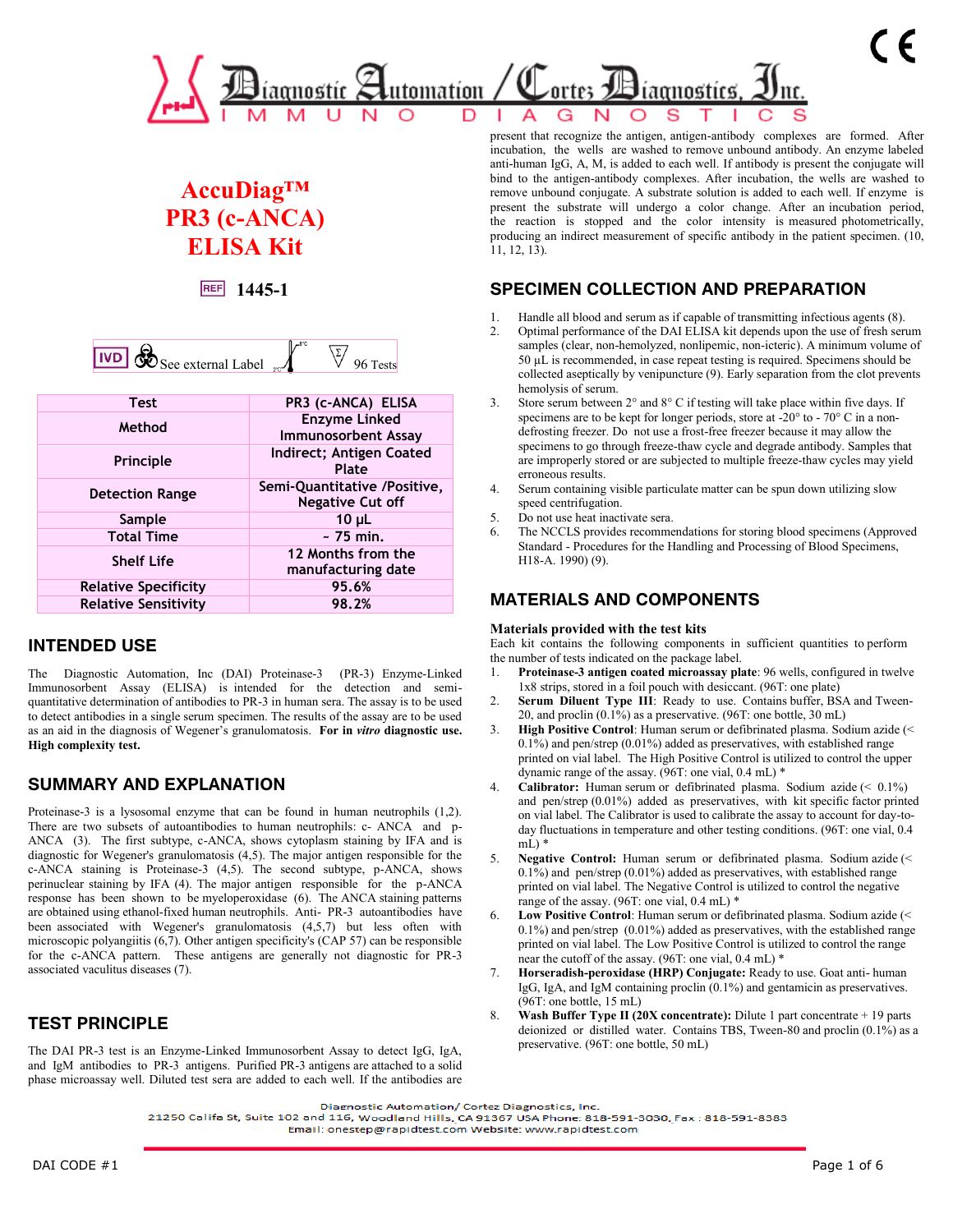## Cortes Biagnostics, <u>utomation / </u> iagnostic )

- 9. **Chromogen/Substrate Solution Type III**: Tetramethylbenzidine (TMB), ready to use. The reagent should remain closed when not in use. If allowed to evaporate, a precipitate may form in the reagent wells. (96T: one bottle, 15 mL)
- 10. **Stop Solution**: Ready to use, contains a 1N H2SO4 solution. (96T: one bottle, 15 mL)

#### **\* Note: serum vials may contain excess volume.**

#### **Materials required but not provided**

- 1. Wash bottle, automated or semi-automated microwell plate washing system.
- 2. Micropipettes, including multichannel, capable of accurately delivering 10-200 µL volumes Less than 3% CV).
- 3. One liter graduated cylinder.
- 4. Paper towels.
- 5. Test tube for serum dilution.
- 6. Reagent reservoirs for multichannel pipettes.
- 7. Pipette tips.
- 8. Distilled or deionized water (dH20), CAP (College of American Pathology) Type 1 or equivalent (15, 16).
- 9. Timer capable of measuring to an accuracy of  $+/- 1$  second (0 60 Minutes).
- 10. Disposal basins and 0.5% sodium hypochlorite (50 mL bleach in 950 mL dH20).
- 11. Single or dual wavelength microplate reader with 450 nm filter. If dual wavelength is used, set the Reference filter to 600-650 nm. Read the Operator's Manual or contact the Instrument manufacturer to establish linearity performance specifications of the Reader.

**Note:** Use only clean, dry glassware.

### **PRECAUTIONS**

- 1. For in vitro diagnostic use.
- 2. The human serum components used in the preparation of the Controls and Calibrator in this kit have been tested by an FDA approved method for the presence of antibodies to human immunodeficiency virus  $1 \& 2$  (HIV 1&2), hepatitis C (HCV) as well as hepatitis B surface antigen and found negative. Because no test method can offer complete assurance that HIV, HCV, hepatitis B virus, or other infectious agents are absent, specimens and humanbased reagents should be handled as if capable of transmitting infectious agents.
- 3. The Centers for Disease Control & Prevention and the National Institutes of Health recommend that potentially infectious agents be handled at the Biosafety Level 2 (7).
- The components in this kit have been quality control tested as a Master Lot unit. Do not mix components from different lot numbers except Chromogen/Substrate Solution Type I, Stop Solution, Wash Buffer Type I, and Serum Diluent Type II. Do not mix with components from other manufacturers.
- 5. Do not use reagents beyond the stated expiration date marked on the package label.
- 6. All reagents must be at room temperature  $(21^{\circ}$  to  $25^{\circ}$  C) before running assay. Remove only the volume of reagents that is needed**. Do not pour reagents back into vials as reagent contamination may occur.**
- 7. Before opening Control and Calibrator vials, tap firmly on the benchtop to ensure that all liquid is at the bottom of the vial.
- 8. Use only distilled or deionized water and clean glassware.
- 9. Do not let wells dry during assay; add reagents immediately after completing wash steps.
- 10. Avoid cross-contamination of reagents. Avoid splashing or generation and/or samples could cause erroneous results.
- 11. If washing steps are performed manually, wells are to be washed three times. Up to five wash cycles may be necessary if a washing manifold or automated equipment is used.
- 12. **Sodium azide inhibits Conjugate activity. Clean pipette tips must be used for the Conjugate addition so that sodium azide is not carried over from other reagents**.
- 13. Certain reagents in this kit contain sodium azide for use as a preservative. It has been reported that sodium azide may react with lead and copper in

plumbing to form explosive compounds. When disposing, flush drains with water to minimize build-up of metal azide compounds.

- 14. Never pipette by mouth or allow reagents or patient sample to come into contact with skin. Reagents containing proclin, sodium azide, and TMB may be irritating. Avoid contact with skin and eyes. In case of contact, immediately flush area with copious amounts of water.
- 15. If a sodium hypochlorite (bleach) solution is being used as a disinfectant, do not expose to work area during actual test procedure because of potential interference with enzyme activity.
- 16. Avoid contact of Stop Solution (1N sulfuric acid) with skin or eyes. If contact occurs, immediately flush area with copious amounts of water.
- 17. **Caution:** Liquid waste at acid pH must be neutralized prior to adding sodium hypochlorite (bleach) solution to avoid formation of poisonous gas. Recommend disposing of reacted, stopped plates in biohazard bags. See Precaution 3.
- 18. Do not use Chromogen/Substrate Solution if it has begun to turn blue.
- 19. The concentrations of anti-PR-3 in a given specimen determined with assays from different manufacturers can vary due to differences in assay methods and reagent specificity.

#### **The safety data sheet is available upon request.**

#### **WARNING**

Serum Diluent, Conjugate, and Wash Buffer contain 0.1% ProClin 300R, a biocidal preservative that may cause sensitization by skin contact; prolonged or repeated exposure may cause allergic reaction in certain sensitive individuals.

#### **H317: May cause an allergic skin reaction.**

**P280**: Wear protective gloves / protective clothing / eye protection / face protection.

**P302** + **P352**: IF ON SKIN: Wash with plenty of soap and water.

**P333** + **P313**: If skin irritation or rash occurs: Get medical advice/ attention.

**P501**: Dispose of contents and container in accordance to local, regional, national and international regulations.

#### **WARNING**

Serum Diluent and Controls contain < 0.1% sodium azide.

- **H302**: Harmful if swallowed
- **P264**: Wash thoroughly with plenty of soap and water after handling
- **P270**: Do not eat, drink or smoke when using this product

**P301+P312**: IF SWALLOWED: Call a POISON CENTER or doctor/physician if you feel unwell

**P330**: If swallowed, rinse mouth

**P501**: Dispose of contents/container to in accordance to local, regional, national and international regulations.

### **PREPARATION FOR THE ASSAY**

- 1. All reagents must be removed from refrigeration and allowed to come to room temperature before use (21°- 25° C). Return all reagents to refrigerator promptly after use.
- 2. All samples and controls should be vortexed before use.
- 3. Dilute 50 mL of the 20X Wash Buffer Type II to 1 L with distilled and/or deionized H2O. Mix well.

### **ASSAY PROCEDURE**

1. Place the desired number of strips into a microwell frame. Allow six (6) Control/Calibrator determinations (one Negative Control, three Calibrators, and one High Positive Control and one Low Positive Control) per run. A reagent blank (RB) should be run on each assay. Check software and reader requirements for the correct Control/Calibrator configuration. Return unused strips to the sealable bag with desiccant, seal and immediately refrigerate.

#### **Example Configuration:**

Diagnostic Automation/ Cortez Diagnostics, Inc.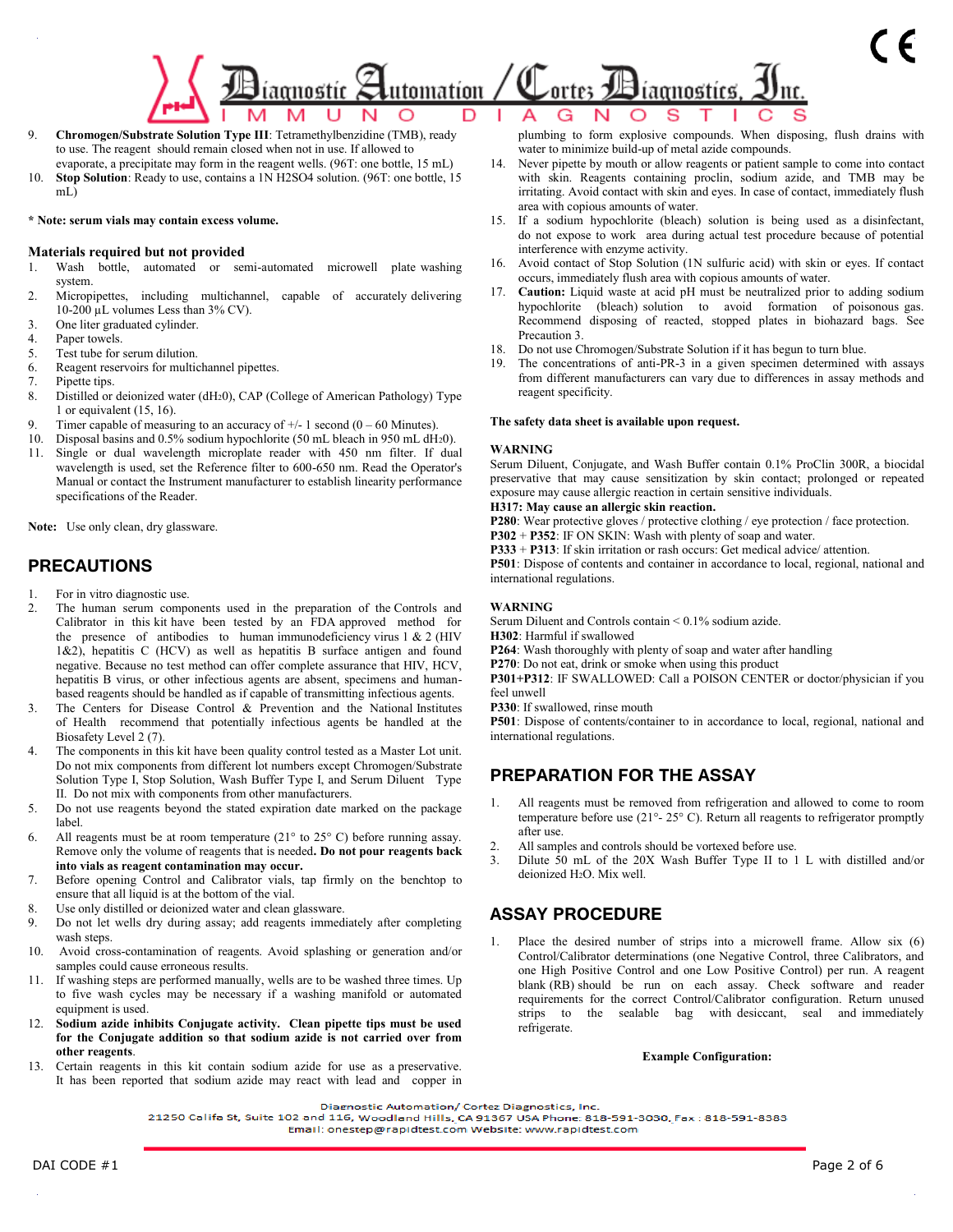

| <b>Plate</b><br>Location | <b>Sample Description</b> | <b>Plate Location</b> | <b>Sample</b><br><b>Description</b> |
|--------------------------|---------------------------|-----------------------|-------------------------------------|
| 1A                       | <b>RB</b>                 | 2A                    | Patient #2                          |
| 1B                       | NC                        | 2B                    | Patient #3                          |
| 1C                       | Cal                       | 2C                    | Patient #4                          |
| 1D                       | Cal                       | 2D                    | Patient #5                          |
| 1E                       | Cal                       | 2E                    | Patient #6                          |
| 1F                       | <b>HPC</b>                | 2F                    | Patient #7                          |
| 1G                       | LPC.                      | 2G                    | Patient #8                          |
| 1Н                       | Patient #1                | 2H                    | Patient #9                          |

RB = Reagent Blank - Well without serum addition run with all reagents. Utilized to blank reader.

NC = Negative Control

Cal = Calibrator

HPC = High Positive Control

LPC = Low Positive Control

- 2. Dilute test sera, Calibrator and Control sera 1:21 (e.g.,  $10 \mu L + 200 \mu L$ ) in Serum Diluent. Mix well. (For manual dilutions it is suggested to dispense the Serum Diluent into the test tube first and then add the patient serum.)
- 3. To individual wells, add 100 µL of the appropriate diluted Calibrator, Controls and patient sera. Add 100 µL of Serum Diluent to reagent blank well. Check software and reader requirements for the correct reagent blank well configuration.
- 4. Incubate each well at room temperature (21° to 25° C) for **30 minutes +/- 2 minute.**
- 5. Aspirate or shake out liquid from all wells. If using semi-automated or automated washing equipment add 250-300 µL of diluted Wash Buffer to each well. Aspirate or shake out and turn plate upside down and blot on paper toweling to remove all liquid. Repeat the wash procedure two times (for a total of three (3) washes) for manual or semi-automated equipment or four times (for a total of five (5) washes) for automated equipment. After the final wash, blot the plate on paper toweling to remove all liquid from the wells.

**\*\*IMPORTANT NOTE:** Regarding steps 5 and 8 - Insufficient or excessive washing will result in assay variation and will affect validity of results. Therefore, for best results the use of semi-automated or automated equipment set to deliver a volume to completely fill each well  $(250-300 \mu L)$  is recommended. A total of up to five (5) washes may be necessary with automated equipment. **Complete removal of the Wash Buffer after the last wash is critical for the accurate performance of the test. Also, visually ensure that no bubbles are remaining in the wells.**

- 6. Add 100 µL Conjugate to each well, including reagent blank well. Avoid bubbles upon addition as they may yield erroneous results.
- 7. Incubate each well at room temperature (21° to 25° C) for **30 minutes** +/- **2 minute.**
- 8. Repeat wash as described in Step 5.
- 9. Add 100 µL Chromogen/Substrate Solution (TMB) to each well, including the reagent blank well, maintaining a constant rate of addition across the plate.
- 10. Incubate each well at room temperature (21° to 25° C) for **15 minutes +/- 2 minute.**
- 11. Stop reaction by addition of 100  $\mu$ L of Stop Solution (1N H<sub>2</sub>SO<sub>4</sub>) following the same order of Chromate/Substrate addition, including the reagent blank well. Tap the plate gently along the outsides, to mix contents of the wells. The plate may be held up to1 hour after addition of the stop Solution before reading.
- 12. The developed color should be read on an ELISA plate reader equipped with a 450 nm filter. If dual wavelength is used, set the reference filter to 600-650 nm. The instrument should be blanked on air. The reagent blank must be less than 0.150 Absorbance at 450 nm. If the reagent blank is  $\geq$  0.150. The run must be repeated. Blank the reader on the reagent blank well and then continue to read the entire plate. Dispose of used plates after readings have been obtained.

### **RESULTS**

- 1. Mean Calibrator O.D. Calculate the mean value for the Calibrator from three Calibrator determinations. If any of the three Calibrator Values differ by more than 15% from the mean, discard that value and calculate the average of the two remaining values.
- 2. Correction Factor To account for day-to-day fluctuations in assay activity due to room temperature and timing, a Correction Factor is determined by DAI for each lot of kits. The Correction Factor is printed on the Calibrator vial.
- 3. Cutoff Calibrator Value The Cutoff Calibrator Value for each assay is determined by multiplying the Correction Factor by the mean Calibrator O.D. determined in step 1.
- 4. Index Value Calculate an Index Value for each specimen by dividing the specimen O.D. value by the Cutoff Calibrator Value determined in Step 3.

| <b>Example:</b> O.D.s obtained for Calibrator | $= 0.38, 0.42, 0.40$        |
|-----------------------------------------------|-----------------------------|
| Mean O.D. for Calibrator                      | $= 0.40$                    |
| Correction Factor                             | $= 0.50$                    |
| Cutoff Calibrator Value                       | $= 0.50 \times 0.40 = 0.20$ |
| O.D. obtained for patient sera                | $= 0.60$                    |
| Index Value                                   | $= 0.60/0.20 = 3.00$        |

#### **Analysis**

1.The patients' Index Values are interpreted as follows:

| <b>Index Value</b> | <b>Results</b> | Interpretation                                                             |
|--------------------|----------------|----------------------------------------------------------------------------|
| ${}_{0.90}$        | Negative       | No detectable PR-3<br>antibody by the ELISA<br>test.                       |
| $0.91 - 1.09$      | Equivocal      | Samples should be<br>retested. See number 2<br>below.                      |
| >1.10              | Positive       | Indicates presence of<br>detectable antibody to<br>PR-3 by the ELISA test. |

- 2. Samples that remain equivocal after repeat testing should be retested on an alternate method or test a new sample.
- 3. Index Values of > 8.44 should be reported as greater than 8.44.

## **QUALITY CONTROL**

For the assay to be considered valid the following conditions must be met:

- 1. Calibrators and Controls must be run with each test run.
- 2. Reagent Blank must be < 0.150 O.D. (Optical Density) at 450 nm (when read against Air Blank).
- 3. The mean O.D. value for the Calibrator should be **≥** 0.300 at 450 nm (when read against Reagent Blank).
- 4. The Index Values for the High Positive, Low Positive, and Negative Controls should be in their respective ranges printed on the vials. If the control values are not within their respective ranges, the test should be considered invalid and should be repeated.
- 5. Additional Controls may be tested according to guidelines or requirements of local, state, and/or federal regulations or accrediting organizations.
- 6. Refer to NCCLS C24A for guidance on appropriate Quality Control practices (14).
- 7. If above criteria are not met on repeat, contact DAI Technical Service.

## **PERFORMANCE CHARACTERISTICS**

**Sensitivity and Specificity**

Diagnostic Automation/ Cortez Diagnostics, Inc.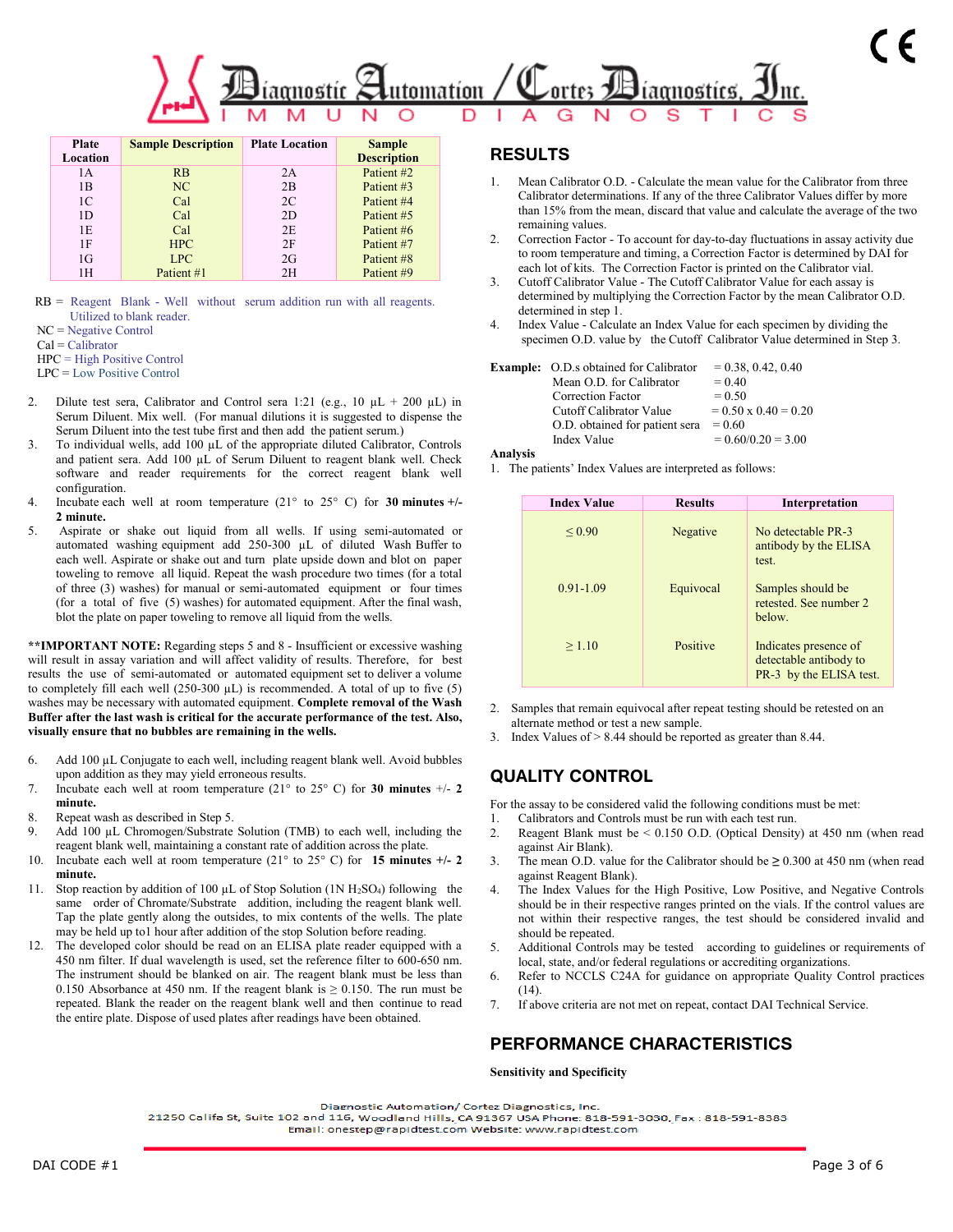

The DAI PR-3 IgG,A,M ELISA kit was evaluated relative to IFA for ANCA. Forty sera were from patients diagnosed with Wegener's granulomatosis. Forty sera were from patients diagnosed with microscopic polyangiitis. One hundred and fiftyfive sera were from normals with various ages, gender, and geographical areas. Table 1 summarizes the data. Note: if random IFA positive sera are selected, due to other disease states causing ANCA patterns not associated with PR-3, the sensitivity and specificity relative to IFA will not be as high.

**Table 1 Sensitivity and Specificity of the DAI PR-3 ELISA to IFA** 

| <b>DAI PR-3 ELISA Kit</b>                                                                                   |          |       |          |          |     |  |  |  |
|-------------------------------------------------------------------------------------------------------------|----------|-------|----------|----------|-----|--|--|--|
| <b>Positive</b><br><b>Equivocal</b><br><b>Negative</b><br>$0.91 - 1.09$<br>< 0.90<br>> 1.10<br><b>Total</b> |          |       |          |          |     |  |  |  |
| <b>Alternate</b>                                                                                            | Positive | $53*$ | $\Omega$ | $1**$    | 54  |  |  |  |
| <b>ELISA</b>                                                                                                | Negative | $8**$ | $\theta$ | $173***$ | 181 |  |  |  |
| Kit                                                                                                         | Total    | 61    | $\Omega$ | 174      | 235 |  |  |  |

Relative Sensitivity =  $53/54 = 98.2\%$ 

95%confidence Interval = 94.5-100%

Relative Specificity =  $173/181 = 95.6\%$ 

 95%confidence Interval = 92.5-98.6% Relative Agreement =  $226/235 = 96.2\%$ 

95%confidence Interval = 93.7-98.7%

The 95% Confidence Intervals were calculated using the normal method.

\*Fifty sera were from patients diagnosed with Wegener's granulomatosis or microscopic polyangiitis with a c-ANCA pattern. Two sera were from patients diagnosed with microscopic polyangiitis with a p-ANCA pattern. One sera was from a patient diagnosed with microscopic polyangiitis with ANA thus making the c-ANCA pattern impossible to read. \*\* Eight sera were from patients diagnosed with Wegener's granulomatosis or microscopic polyangiitis that were negative for ANCA.

\*\*\*One serum was from a patient diagnosed with microscopic polyangiitis with a c-ANCA pattern.

\*\*\*\*One hundred fifty-five sera were from normals that were negative for ANCA. Eighteen sera were from patients diagnosed with microscopic polyangiitis with either a p-ANCA pattern or ANA or negative for ANCA. The same group of clinical sera were tested on a commercially marketed ELISA device to determine the relative sensitivity and specificity to an alternate ELISA. Table 2 summarizes the data.

**Table 2 Sensitivity and Specificity of the DAI PR-3 ELISA Relative to Alternate ELISA**

| <b>DAI PR-3 ELISA Kit</b> |                  |                          |                              |                                  |              |  |  |  |  |  |
|---------------------------|------------------|--------------------------|------------------------------|----------------------------------|--------------|--|--|--|--|--|
|                           |                  | <b>Positive</b><br>>1.10 | <b>Equivocal</b><br>091-1.09 | <b>Negative</b><br>${}_{< 0.90}$ | <b>Total</b> |  |  |  |  |  |
| <b>Alternate</b>          | <b>Positive</b>  | 58                       | $\theta$                     | $5**$                            | 63           |  |  |  |  |  |
| <b>ELISA</b>              | <b>Equivocal</b> | 1                        | $\theta$                     | 11                               | 12           |  |  |  |  |  |
|                           | <b>Negative</b>  | $2*$                     | $\theta$                     | 158                              | 160          |  |  |  |  |  |
|                           | <b>Total</b>     | 61                       | $\theta$                     | 174                              | 235          |  |  |  |  |  |

Relative Sensitivity =  $58/63 = 92.1\%$ 

95% confidence interval = 85.3 - 98.9%

Relative Specificity =  $158/160 = 98.8\%$ 95% confidence interval = 97.0 - 100%

Relative Agreement =  $216/223 = 98.9%$ 95% confidence interval = 94.5 - 99.2%

The 95% Confidence Intervals were calculated using the normal method.

\* Both serum were from patients diagnosed with microscopic polyangiitis.

\*\* All five sera were from normals

The clinical sera and the potentially cross-reactive sera were grouped and the clinical sensitivity and specificity of the PR-3 ELISA assay was calculated. Table 3 summarizes the data.

|                                                           | Table 3 |  |
|-----------------------------------------------------------|---------|--|
| <b>Clinical Sensitivity and Specificity of PR-3 ELISA</b> |         |  |

| DAI PR-3 IGG, A, MELISA  |                           |                                   |                           |              |  |  |  |  |
|--------------------------|---------------------------|-----------------------------------|---------------------------|--------------|--|--|--|--|
| <b>Index</b>             | <b>Positive</b><br>> 1.10 | <b>Equivocal</b><br>$0.91 - 1.09$ | <b>Negative</b><br>< 0.90 | <b>Total</b> |  |  |  |  |
| Wegener's granulomatosis | 39                        | $\theta$                          | 1                         | 40           |  |  |  |  |
| Microscopic polyangiitis | 22                        | $\theta$                          | 18                        | 40           |  |  |  |  |
| Other autoimmune sera    | $\Omega$                  | $\theta$                          | 21                        | 21           |  |  |  |  |
| <b>Normals</b>           | $\theta$                  | $\theta$                          | 155                       | 155          |  |  |  |  |
| <b>Total</b>             | 61                        |                                   | 195                       | 256          |  |  |  |  |

Wegener's granulomatosis

Clinical Sensitivity =  $39/40 = 97.5%$ 

95% Confidence Interval = 92.6 - 100%

Microscopic polyangitis

Clinical Sensitivity =  $22/40 = 55.0\%$ 

95% Confidence Interval = 39.3 - 70.7%

Other autoimmune sera

Clinical Specificity =  $21/21 = 100\%$ 

95% Confidence Interval = 85.9 - 100%

Normals Clinical Specificity =  $155/155 = 100\%$ 

95% Confidence Interval = 98.1-100%

The 95% Confidence Intervals were calculated using the normal method. The 95% Confidence Intervals for the clinical specificities were calculated assuming one false positive.

#### **Precision**

The precision of the DAI PR-3 IgG,A,M kit was determined by testing nine different sera ten times each on three different assays. The data are summarized in Table 4. With proper technique, the user should obtain C.V.'s of less than 15%.

| Table 4               |  |
|-----------------------|--|
| <b>Precision Data</b> |  |

| Assay $1(n=8)$    |       |          |        |       | Assay 2 $(n=8)$ |        | Assay $3(n=8)$ |      |        | Inter Assay $(n=24)$ |             |        |
|-------------------|-------|----------|--------|-------|-----------------|--------|----------------|------|--------|----------------------|-------------|--------|
| <b>Serum</b><br># | X     | S.D<br>٠ | C.V.   | X     | S.D.            | C.V.   | X              | S.D. | C.V.   | X                    | <b>S.D.</b> | C.V.   |
|                   | 8.70  | .634     | 7.29%  | 8.92  | .479            | 5.37%  | 9.37           | .465 | 4.96%  | 9.00                 | .589        | 6.52%  |
| $\overline{2}$    | 2.99  | .345     | 11.54% | 3.03  | .211            | 6.96%  | 2.92           | .201 | 6.89%  | 2.98                 | .256        | 8.59%  |
| 3                 | 2.68  | .289     | 10.81% | 2.76  | .145            | 5.25%  | 2.70           | .144 | 5.32%  | 2.71                 | .200        | 7.38%  |
| $\overline{4}$    | 2.52  | .177     | 7.04%  | 2.52  | .163            | 6.47%  | 2.53           | .242 | 9.54%  | 2.52                 | .190        | 7.54%  |
| 5                 | 10.33 | 344      | 3.34%  | 11.95 | .293            | 2.45%  | 10.29          | .200 | 1.95%  | 10.86                | .837        | 7.71%  |
| 6                 | 0.17  | .074     | 42.79% | 0.15  | .056            | 37.79% | 0.010          | .076 | 80.36% | 0.14                 | .074        | 53.76% |
| $\overline{7}$    | 0.08  | .037     | 47.16% | 0.06  | .039            | 68.22% | 0.04           | .037 | 84.50% | 0.06                 | .039        | 65.51% |
| 8                 | 1.28  | .079     | 6.13%  | 1.31  | .071            | 5.37%  | 1.21           | .079 | 6.53%  | 1.27                 | .086        | 6.74%  |
| 9                 | 1.08  | .059     | 5.45%  | 1.18  | .105            | 8.92%  | 1.06           | .083 | 7.91%  | 1.10                 | .097        | 8.82%  |

Diagnostic Automation/ Cortez Diagnostics, Inc.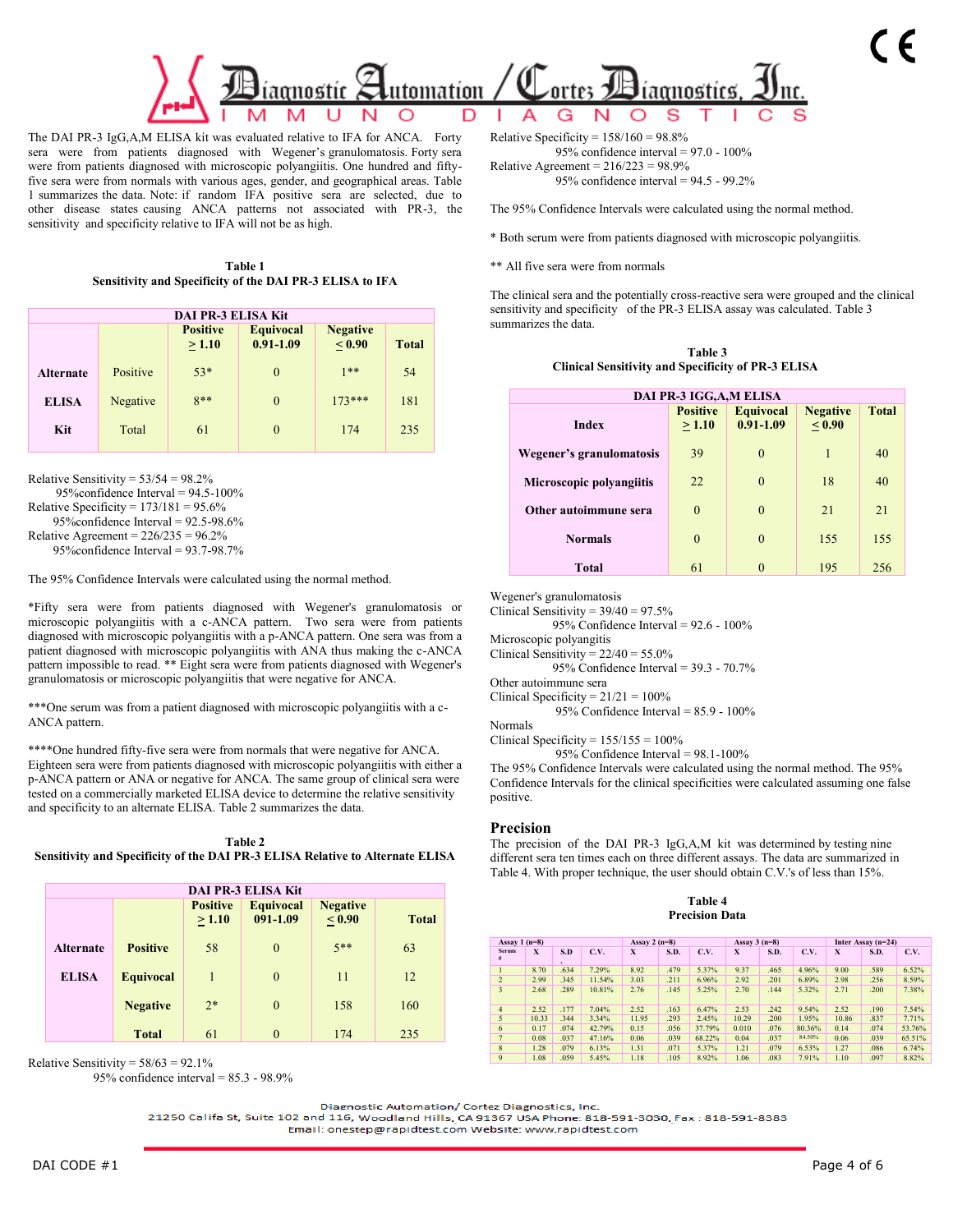### utomation / ortes aomostíc líaonostícs

 $X = Mean$  Thyroglobulin Value S.D. = Standard Deviation C.V. = Coefficient of Variation

#### **Linearity**

The DAI PR-3 Index Values were determined for serial twofold dilutions of five positive sera. The Index Values were compared to log2 of dilution by standard linear regression. The data in Table 5 indicate that the assay is semi-quantitative.

|  | Table 5 |           |
|--|---------|-----------|
|  |         | Linearity |

| <b>Serum</b><br># | <b>Neat</b> | 1:2  | 1:4  | 1:8  | 1:16 | 1:32 | 1:64 | r     |
|-------------------|-------------|------|------|------|------|------|------|-------|
|                   | 7.50        | 6.04 | 4.17 | 2.61 | 1.26 | 0.63 |      | 0.991 |
| $\overline{2}$    | 2.96        | 2.09 | 1.47 | 0.97 | 0.37 |      |      | 0.995 |
| 3                 | 8.44        | 6.98 | 5.22 | 3.66 | 2.36 | 1.37 | 0.60 | 0.992 |
| $\overline{4}$    | 2.24        | 1.88 | 1.23 | 0.63 |      |      |      | 0.993 |
| 5                 | 3.24        | 1.94 | 0.98 | 0.43 |      |      |      | 0.984 |

#### **Cross-Reactivity**

Sera containing antibodies to potentially cross-reactive antigens were assayed on the PR-3 ELISA. The data in Table 6 indicate that antibodies to alternate autoimmune antigens do not cross-react with the DAI PR-3 ELISA kit.

**Table 6 Cross-Reactive Data**

| Serum#                   | Antibody<br><b>Apecificity</b> | PR-3 Index<br>Value | Interpretation |
|--------------------------|--------------------------------|---------------------|----------------|
| $\mathbf{1}$             | Ro                             | 0.09                |                |
| $\overline{c}$           | Ro                             | 0.11                |                |
| $\overline{\mathbf{3}}$  | Ro                             | 0.14                |                |
| $\overline{\mathcal{L}}$ | La                             | 0.07                |                |
| 5                        | La                             | 0.05                |                |
| 6                        | La                             | 0.08                |                |
| $\overline{7}$           | Sm                             | 0.24                |                |
| 8                        | Sm                             | 0.30                |                |
| 9                        | Sm                             | 0.36                |                |
| 10                       | <b>RNP</b>                     | 0.14                |                |
| 11                       | <b>RNP</b>                     | 0.09                |                |
| 12                       | <b>RNP</b>                     | 0.16                |                |
| 13                       | $Jo-1$                         | 0.05                |                |
| 14                       | $Jo-1$                         | 0.20                |                |
| 15                       | $Jo-1$                         | 0.12                |                |
| 16                       | Scl-70                         | 0.13                |                |
| 17                       | Scl-70                         | 0.07                |                |
| 18                       | Scl-70                         | 0.11                |                |
| 19                       | dsDNA                          | 0.38                |                |
| 20                       | dsDNA                          | 0.24                |                |
| 21                       | dsDNA                          | 0.36                |                |

## **EXPECTED VALUES**

- 1. Antibodies to PR-3 are strongly associated with the c-ANCA pattern (cytoplasmic anti-neutrophil cytoplasmic antibodies) (3,7).
- 2. Antibodies to PR-3 are found in most cases  $(>90\%)$  of Wegener's granulomatosis (4,5). The PR-3 ELISA was tested with 40 patients with Wegener's granulomatosis. Thirty nine patients (97.5%) were found to be positive.
- 3. Antibodies to PR-3 are found in many cases (approximately one half) of microscopic polyangiitis (7). The PR-3 ELISA assay was tested with 40 patients with microscopic polyangitis. Twenty two Patients (55%) were found to be positive.

4. Antibodies to PR-3 are rarely seen in normal populations (4). The PR- 3 ELISA was tested with 155 normals. One hundred fifty-five were found to be negative.

### **LIMITATION OF USE**

- 1. The results of the assay should not be interpreted as being diagnostic. The results should only be used as an aid to diagnosis. The results should be interpreted in conjunction with the clinical evaluation of the patient.
- 2. Sera from patients with other autoimmune diseases and from normal individuals may contain autoantibodies. Page 3 of 4 – EN 8970-29 Rev J
- 3. Some individuals may be positive for PR-3 antibodies with little or no evidence of clinical disease. On the other hand, some patients with active disease may have undetectable levels of these antibodies.
- 4. Immunosuppressive therapy should not be started on the basis of a positive ANCA result. Initiation or changes in treatment should not be based on changes in ANCA concentration alone, but rather on careful clinical observation.
- 5. Index Values of > 8.44 should be reported as greater than 8.44.
- 6. Specimens with Index Values in the equivocal range should be retested. If still equivocal retest by an alternate method or test a new sample.

## **STORAGE**

- 1. Store unopened kit between 2° and 8° C. The test kit may be used throughout the expiration date of the kit. Refer to the package label for the expiration date.
- Unopened microassay plates must be stored between 2° and 8° C. Unused strips must be immediately resealed in a sealable bag with desiccant, and returned to storage at 2° and 8° C. If the bag is resealed with tape, the wells are stable for 30 days. If the bag is resealed with a heat sealer, the wells are stable until their labeled expiration date.
- 3. Store HRP Conjugate between 2° and 8° C.
- 4. Store the Calibrator, High Positive, Low Positive and Negative Controls between  $2^\circ$  and  $8^\circ$  C.
- 5. Store Serum Diluent Type III and 20X Wash Buffer Type II between 2° and 8° C.
- 6. Store the Chromogen/Substrate Solution Type II between 2° and 8° C. The reagent should remain closed when not in use. If allowed to evaporate, a precipitate may form in the reagent wells.
- 7. Store 1X (diluted) Wash Buffer Type II at room temperature (21° to 25° C) for up to 5 days, or up to 1 week between 2° and 8° C.

**Note:** If constant storage temperature is maintained, reagents and substrate will be stable for the dating period of the kit. Refer to package label for expiration date. Precautions were taken in the manufacture of this product to protect the reagents from contamination and bacteriostatic agents have been added to the liquid reagents. Care should be exercised to protect the reagents in this kit from contamination. Do not use if evidence of microbial contamination or precipitation is present.

## **REFERENCES**

- 1. **Falk, R.J., and J.C. Jennet.** 1988. Anti-neutrophil cytoplasmic autoantibodies with specificity for myeloperoxidase in patients with systemic vasculitis and idiopathic necrotizing and crescentic glomerolonephritis. New Engl. J. Med. 318:1651-7.
- 2. **Kallenberg, C.G.M., et al.** 1991. Autoimmunity to lysosomal enzymes: new clues to vasculitis and glomerulonephritis. Immunol. Today.12:61-4.
- 3. **Falk, R.J., et al.** 1990. Clinical Course of Anti-Neutrophil Cytoplasmic Autoantibody - associated Glomerolonephritis and Systemic Vasculitis. Am. Intern. Med. 113:656-63.
- 4. **Nolle, B., et al.** 1989. Anticytoplasmic Autoantibodies: Their Immunodiagnostic Value in Wegener's Granulomatosis. Am. Intern. Med. 111:28-40.
- 5. **Niles, J.L, et al.** 1989. Wegener's Granulomatosis Autoantigen is a Novel Neutrophil Serine Proteinase. Blood. 74:1888-93.

Diagnostic Automation/ Cortez Diagnostics, Inc.